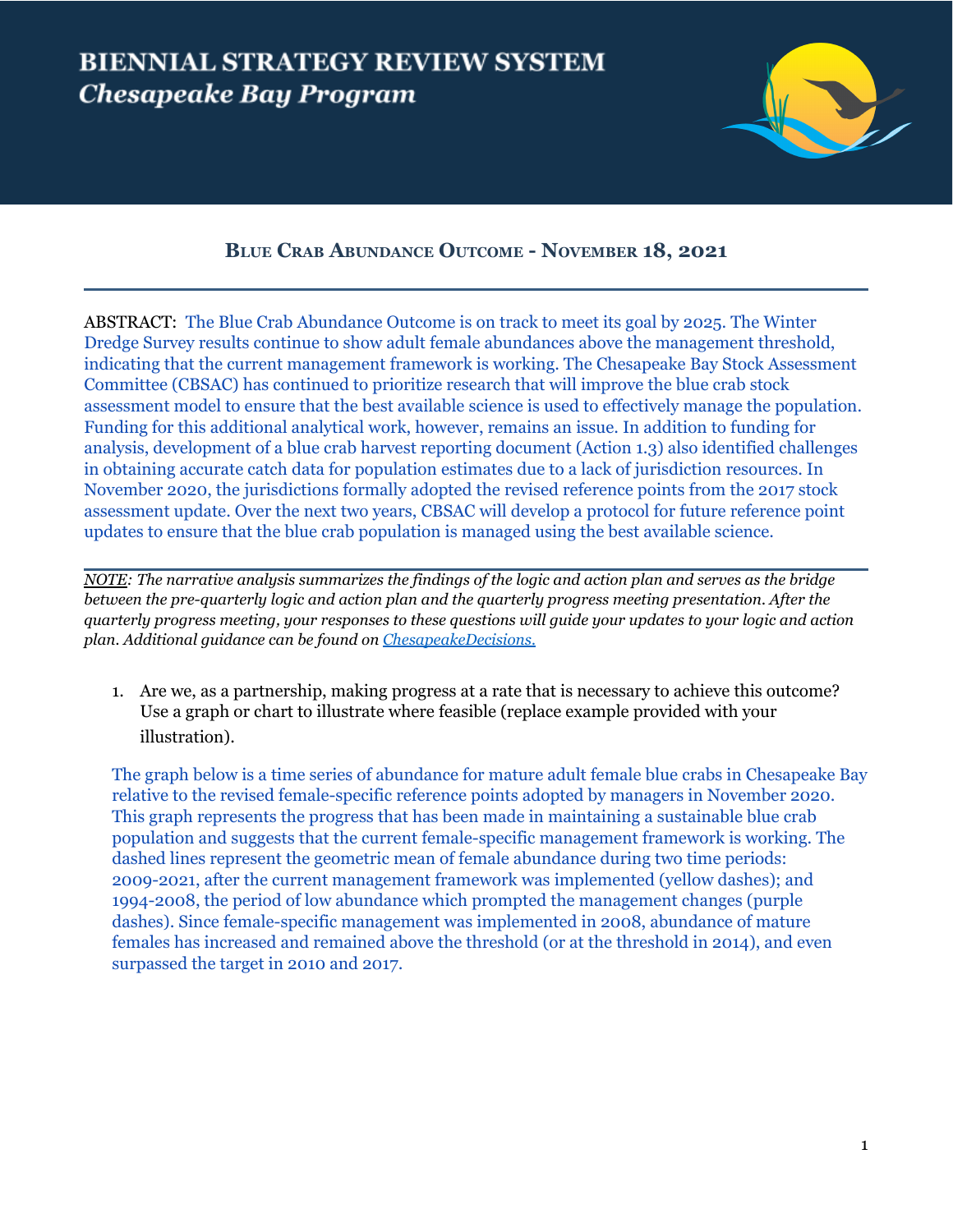

2. Looking back over the last two or more years, describe any scientific (including the impacts of climate change), fiscal, and policy-related developments that impacted your progress or may influence your work over the next two years. Have these resulted in revised needs (*e.g.,* less, more) to achieve the outcome?

*To the extent feasible, describe your needs using the SPURR thought model, i.e., Specific and actionable, Programmatic partner, Urgency of the needed action, Risk of not acting, Resources required.*

CBSAC's needs remain largely unchanged from the previous SRS cycle. The blue crab science needs focus on research that will improve the stock assessment model, particularly identifying and characterizing model uncertainty and bias. While members of CBSAC have the analytical skills to conduct this work, funding remains an issue. The SFGIT requested GIT funding for a population simulation project in 2020 that would potentially inform model improvements, but the project was rejected due to its single-outcome focus. This is an ongoing issue as the blue crab outcome is focused on management of a single, yet critical, species in the Bay. The SFGIT has put forward the population simulation project for GIT funding again in 2021 as CBSAC has determined the study to be the highest priority for blue crab management. CBSAC and the blue crab outcome would benefit from additional funding options for these single-outcome projects.

In addition to improving the stock assessment model, CBSAC has also prioritized the need for more accurate harvest reporting. Development of a blue crab harvest reporting document in the recent SRS cycle (Action 1.3) has identified a lack of jurisdiction resources as the primary barrier to implementing and maintaining programs (e.g. electronic reporting with monitoring) that will improve the efficiency and accuracy of blue crab harvest reporting. This challenge will be difficult to address considering that each jurisdiction would require long-term funding to maintain such programs.

In 2020, the jurisdictions adopted new management reference points for female blue crabs from the 2017 stock assessment update, having determined that the revised reference points represent the best available science by which the population should be managed. This was the first time that the reference points have been updated since female-specific management was implemented in 2008.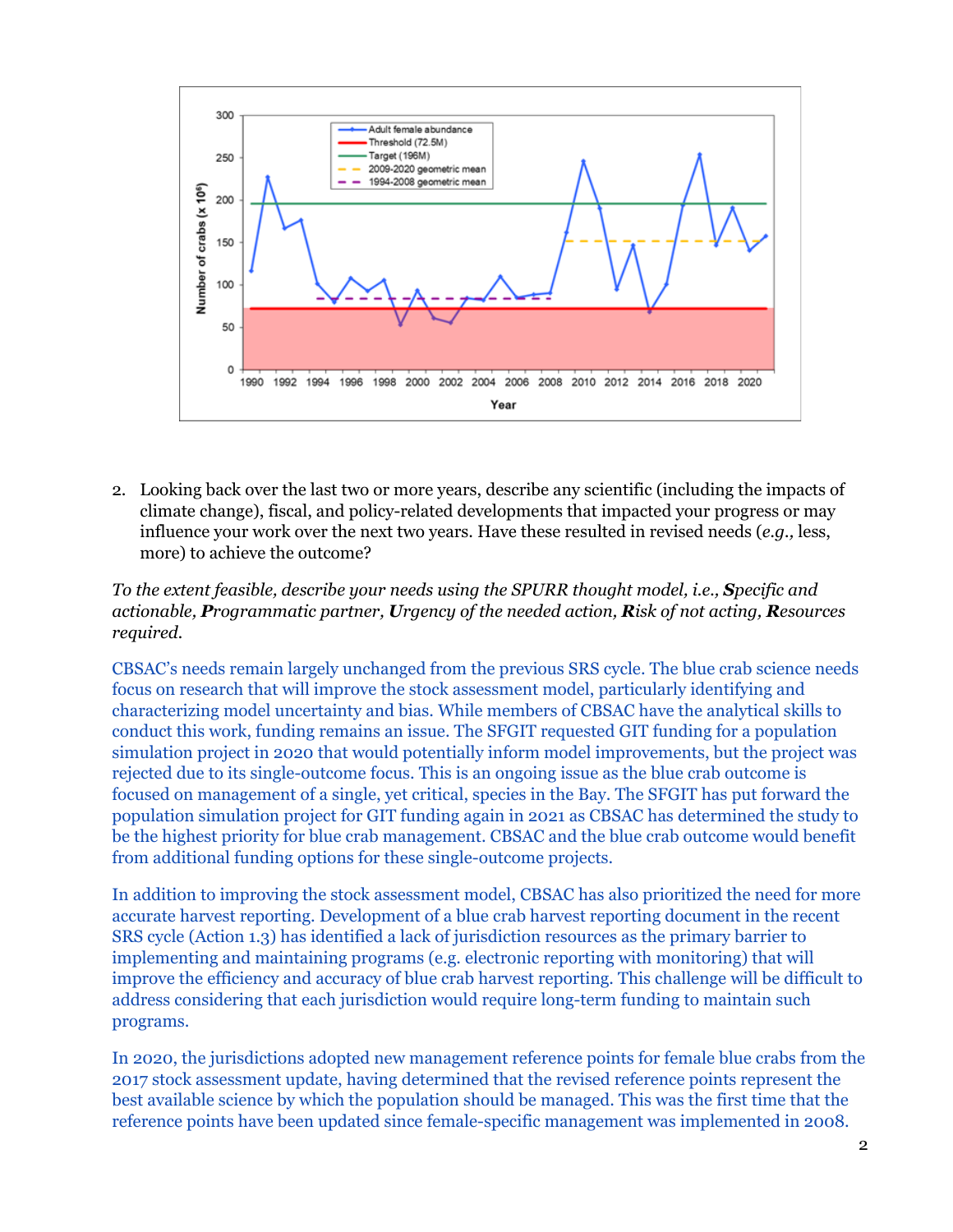In the next SRS cycle, CBSAC will develop a standard protocol for future updates to the reference points to ensure that the process is scientifically sound.

3. Based on the red/yellow/green analysis of the actions described in your logic and action plan, summarize what you have learned over the past two years of implementation.

*Summarize overall (not per action) what you have learned about what worked and what didn't work. For example, have you identified additional factors to consider or filled an information gap?*

Overall, CBSAC has done a good job of completing actions that pertain to the committee's role in analyzing blue crab survey data and providing science-based recommendations to management. These are actions that CBSAC fulfills every year. However, CBSAC has struggled with completing extraneous actions that require additional time and resources, with little immediate benefit to management. Although we tried to emphasize high priorities when developing the previous Logic & Action Plan to ensure that actions were feasible and would be completed in a timely manner, this was still an issue. A large part of the problem is that CBSAC is searching for ways to improve (or prepare to improve) the stock assessment model and analytical process that do not require additional funding because the blue crab science needs typically do not meet GIT funding criteria. Because these actions are more mundane and not immediately useful (e.g. document of methods and previous efforts), CBSAC members are hesitant to volunteer for them and they do not get completed.

4. Based on what you have learned through this process and any new developments or considerations described in response to question #2, how will your work change over the next two years? If we need to accelerate progress towards achieving our outcome, what steps are needed and, in particular, what specific actions or needs are beyond the ability of your group to meet and, therefore, you need the assistance of the Management Board to achieve?

*Describe any adaptations that may be necessary to achieve your outcome more ef iciently and explain how these changes might lead you to adjust your Management Strategy (if significant) or the actions described in column four of your Logic & Action Plan. What new science, fiscal, and policy-related information, could be recommended or pursued over the next two years to maintain or, if needed, accelerate progress? Use the SPURR model described in question #2, to provide detail to the needed steps and actions.*

The overarching goal of CBSAC over the next two years will continue to be providing the best available science to the management jurisdictions. Specifically, the next Logic & Action Plan will again focus on high priority scientific and analytical needs to improve the stock assessment model and parameters. Otherwise, CBSAC will function as usual, analyzing and discussing the results of the Winter Dredge Survey and developing the annual Blue Crab Advisory Report.

To ensure success in achieving the Blue Crab Abundance Outcome, we ask that the Management Board continue to support science and research needs for blue crab management and stock assessment. In terms of funding CBSAC's prioritized science needs, the majority of the work is done in-house (e.g. Winter Dredge Survey data analysis, stock assessment modeling); however, some of these needs require additional funding due to the analytical capacity and time necessary for completion. For these cases, we ask the Management Board to take into consideration the uniqueness of the Blue Crab Outcome when developing GIT funding criteria (particularly the cross-outcome focus) and to provide endorsement for these projects in the GIT funding process and